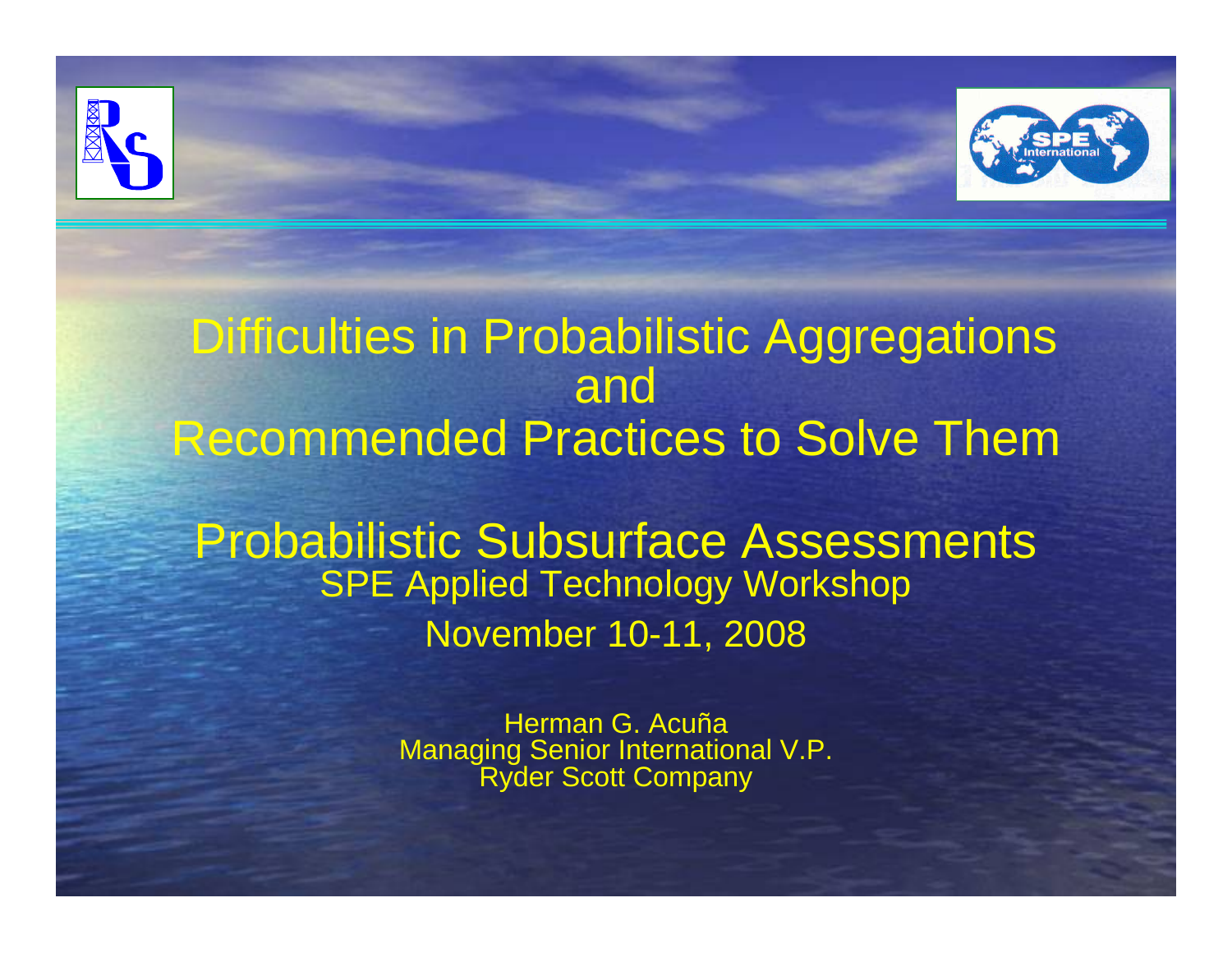### Introduction

 $\bigcirc$ 

 $\bigcirc$ 



Discussion from a reserve evaluation point of view.

- Different audiences have different tolerances for risk.
	- $\mathcal{L}_{\mathcal{A}}$  Do they participate in the entire portfolio being aggregated?
	- – Lending institutions may not participate in the upside but are exposed to the downside.
- Is there a need to reconcile the SPE probabilistically derived proved reserves with reserves disclosed to SEC and others?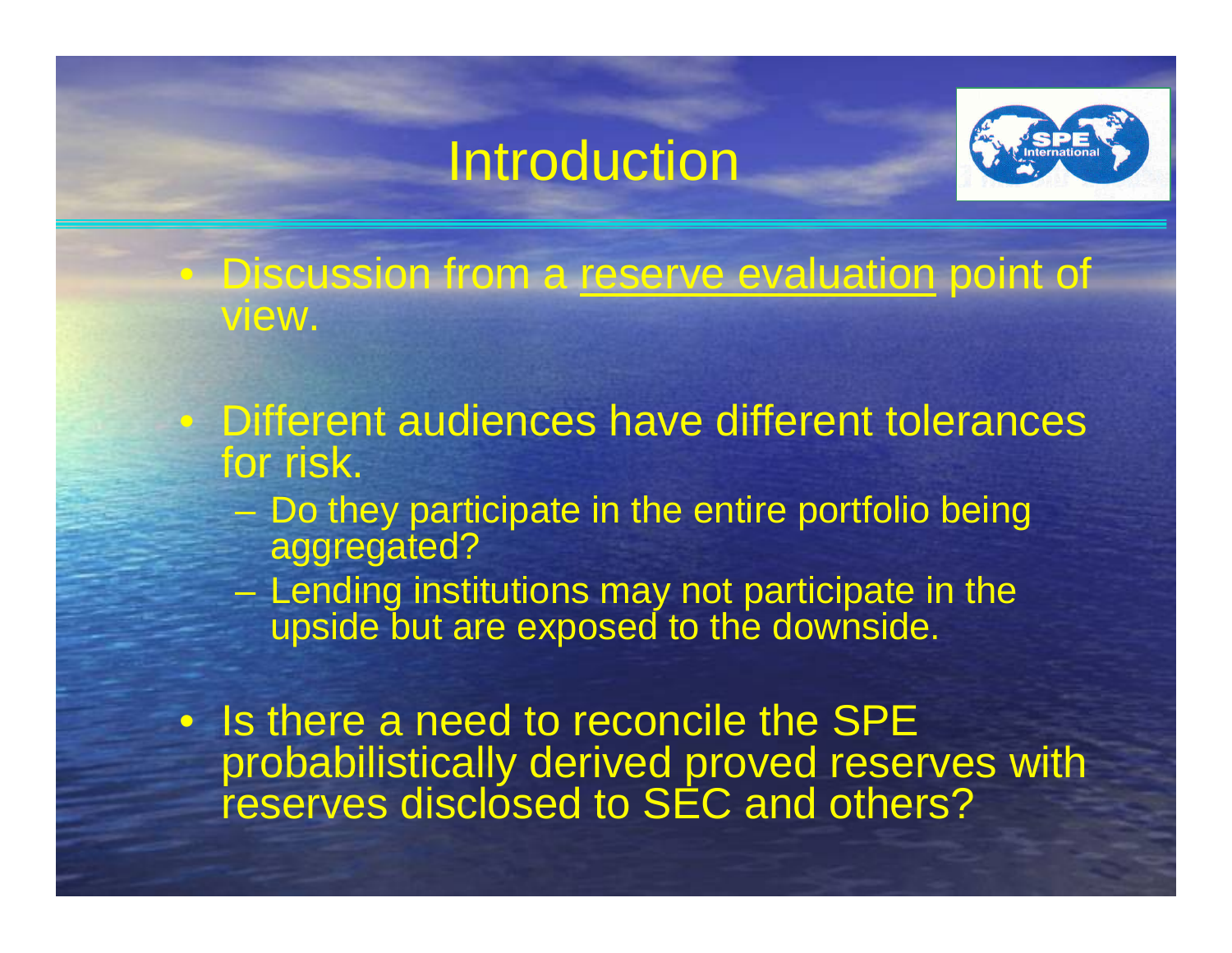



• All aggregations beyond the field, property or project level should use arithmetic summation.

• Tends to create a "portfolio effect"

• The aggregate Proved may be conservative and the aggregate 3P may be very optimistic.

• Petroleum quantities classified as Reserves, Contingent Resources and Prospective Resources should NOT be aggregated with each other without due consideration of the significant differences in the criteria associated with their classification.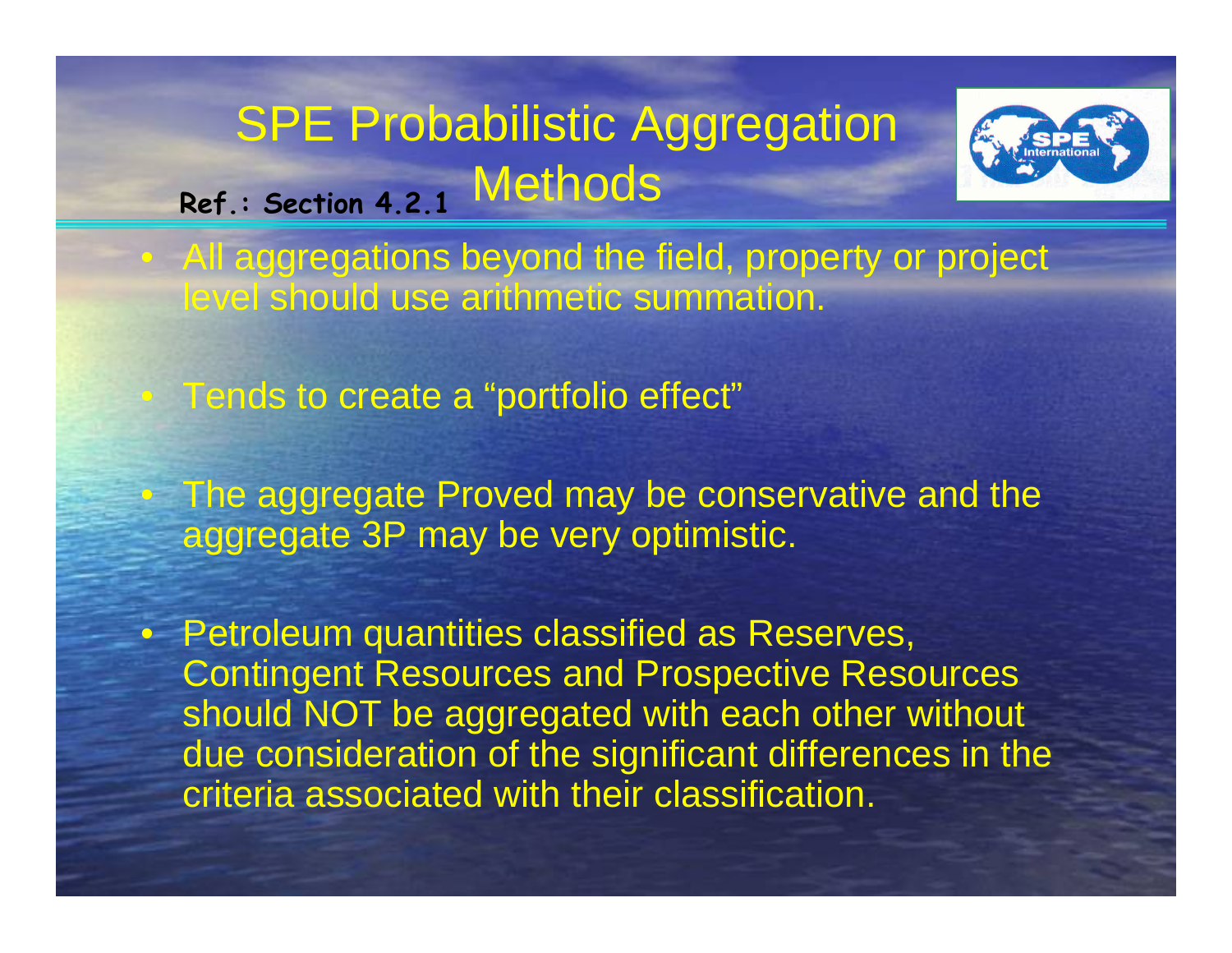### Reserve Aggregations **Considerations**



- Are the quantities being aggregated scale consistent?
- If not, the aggregation results may not be valid. Are you aggregating properly risked distributions?

 $\bigcirc$ 

- – Has the degree of dependency been properly incorporated?
- How about project maturity and corporate decision process?
	- Can we really book reserves because be extracted P90, P50 and P10 numbers from a distribution.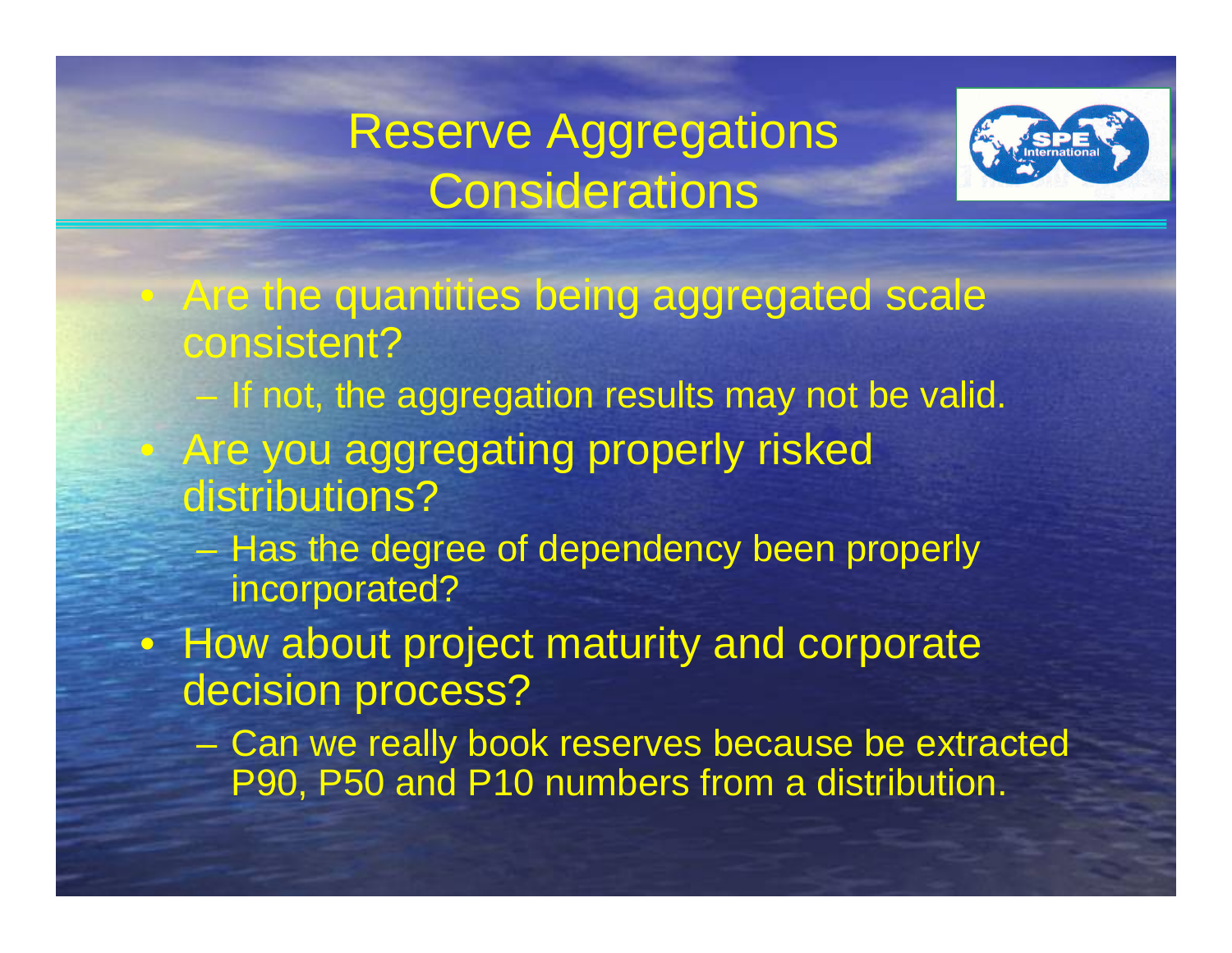### Reserve Aggregations **Considerations**



 Extracting P90, P50 and P10 may not be sufficient to classify reserves as proved, probable and possible.



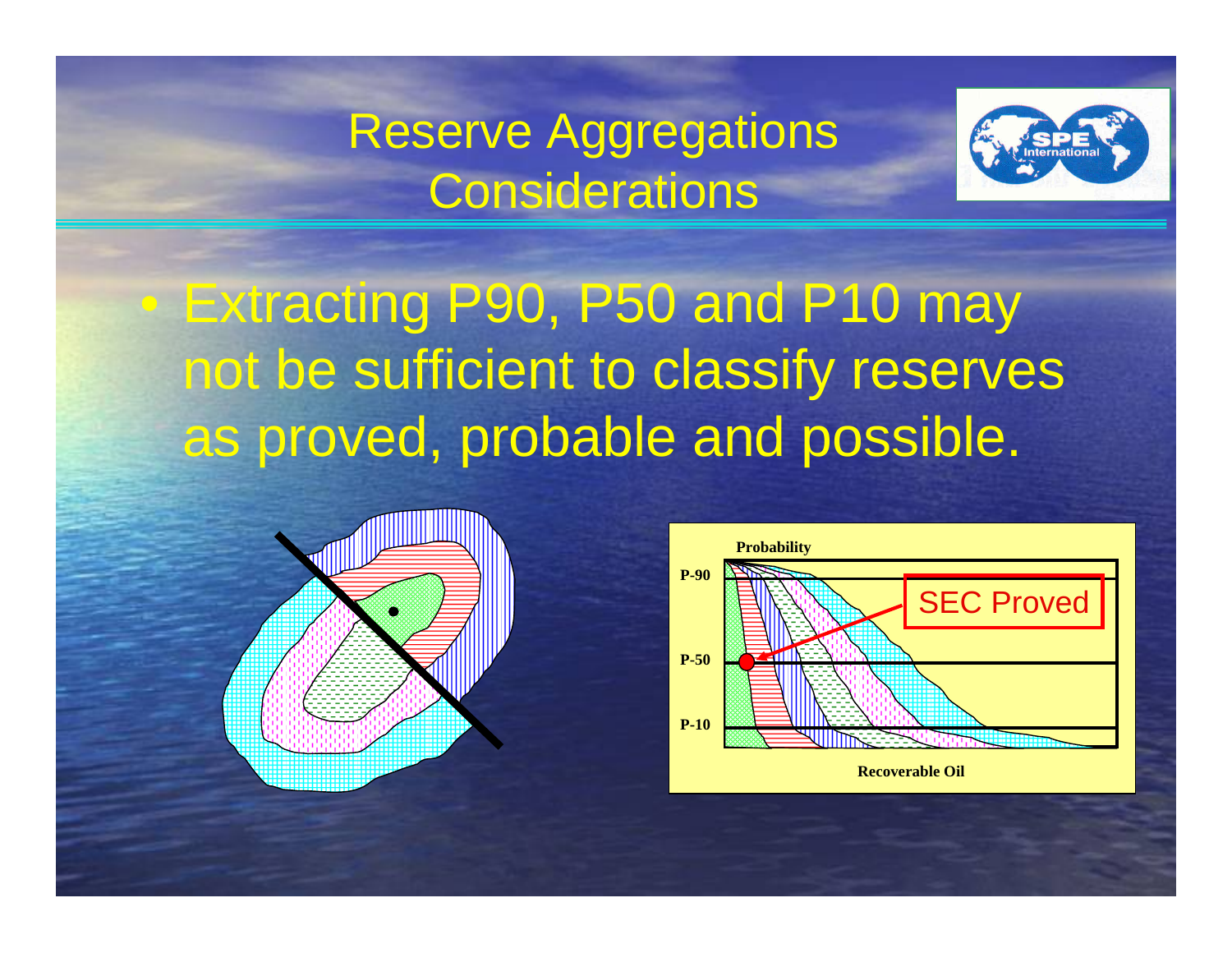# Example of RF Aggregation



• Five fields on primary depletion. • Primary RF: 10% to 20%  $\bullet$ Inc. Secondary RF: 0% to 15%  $\bullet$  Primary plus secondary RF:  $\bullet$  P90: 20.5% $\mathbf C$  P50: 22.7% • P10: 24.9%





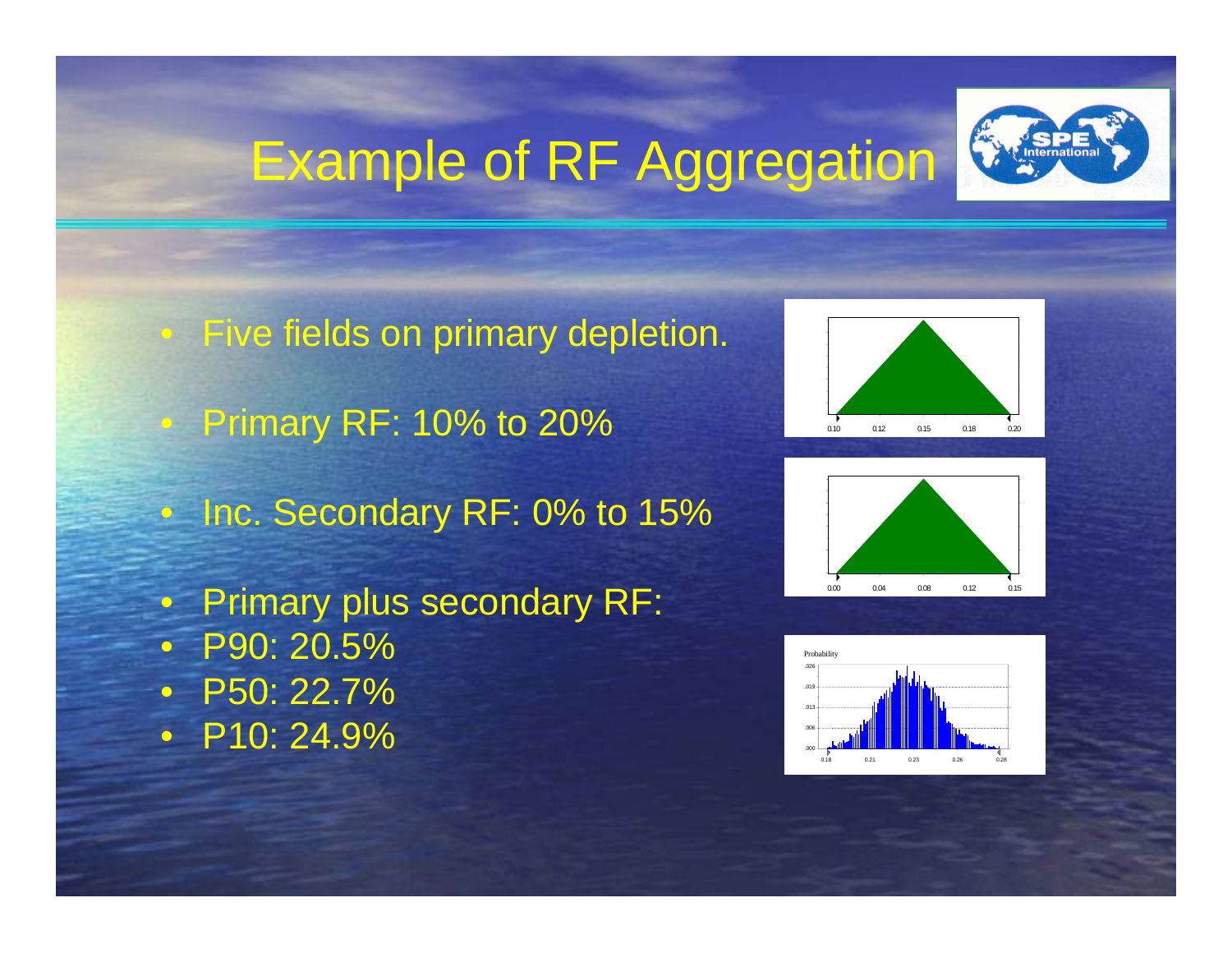## Reserve Aggregations Approach



• Start by mapping the decision process that may eventually lead to the development of

the entire portfolio.

 Decision gates, etc. **Determine where each piece** within the Resources Classification System from a project maturity point of view.

• Ask yourself the question: Is one aggregation model sufficient or should I have multiple aggregations to distinguish between reserves and resources?

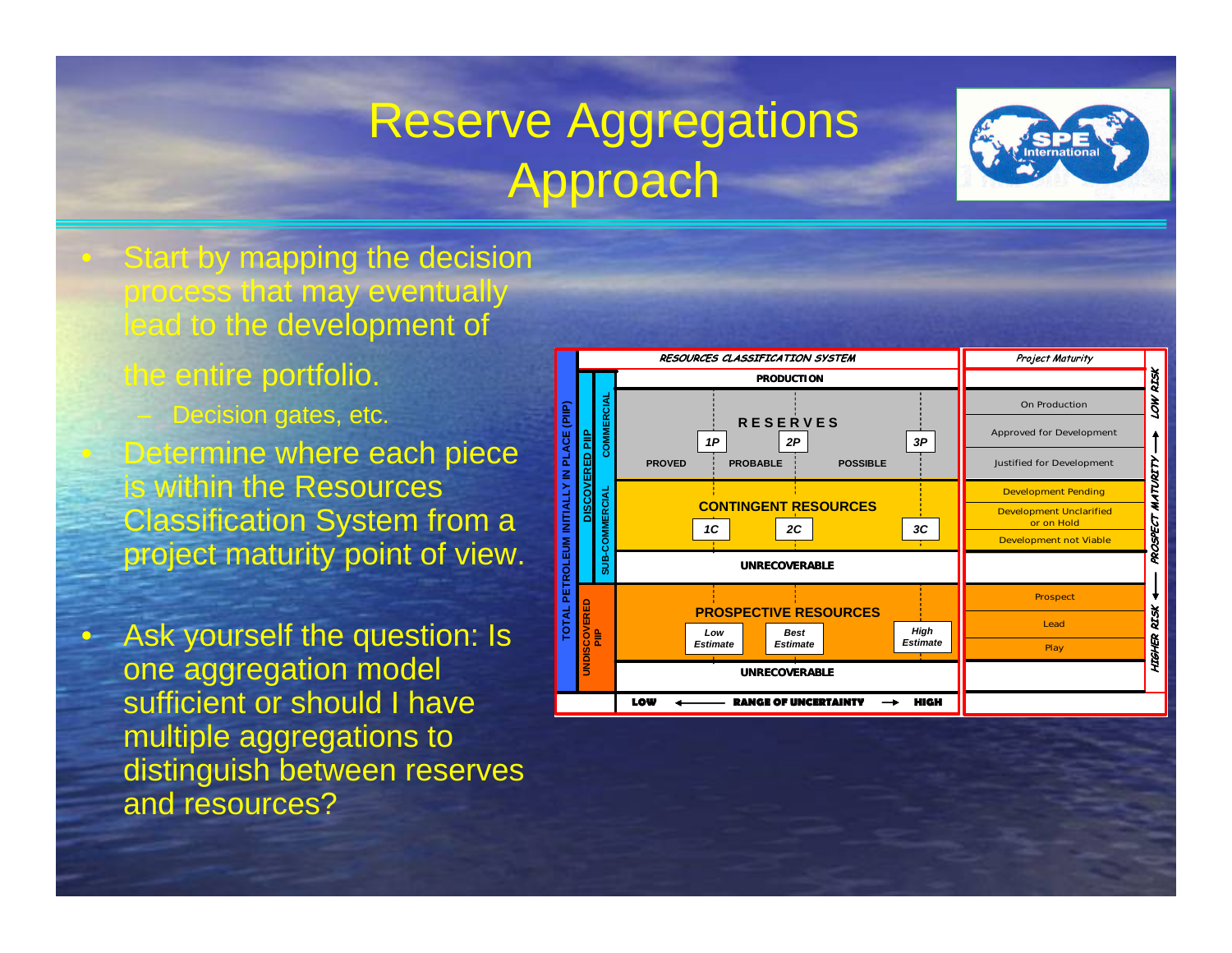## Let Project Maturity and Approval be your Guide



**Ref.: Table 1**

• Opportunity with enough hydrocarbons to justify ongoing activities to confirm commercial development in the foreseeable future

- Reasonable potential for development subject to confirmation with ongoing data acquisition and investigations
- Critical contingencies identified and reasonable expectations to resolve them
- Disappointing appraisal may lead to downgrading to "On-hold" or "Not Viable"
- Project decision gate is decision to move forward with appraisal and confirmation